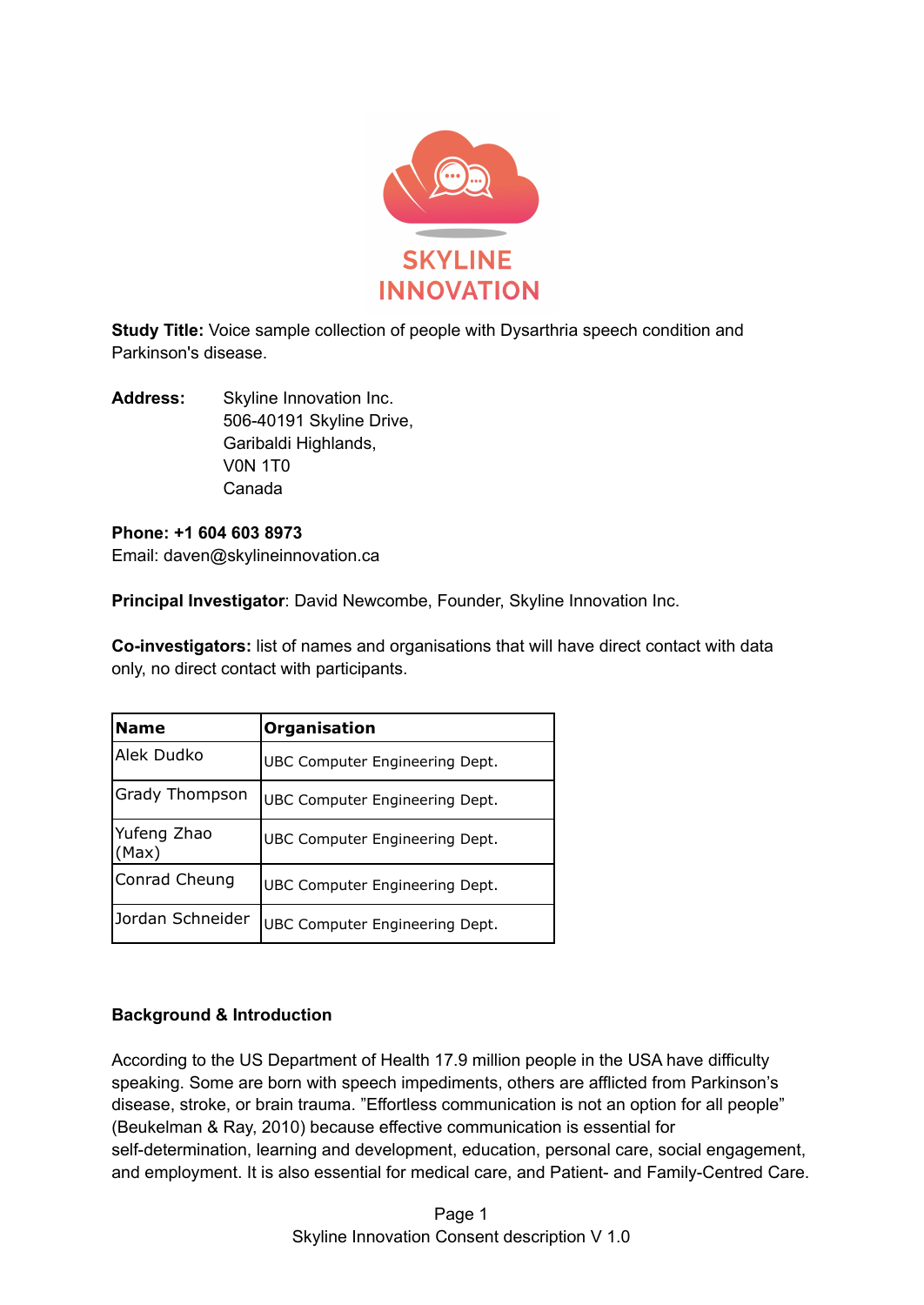Effective communication is now accepted as an essential component of quality care and patient safety Skyline Innovation's flagship product "Flow" is a Software as a Service that uses artificial intelligence (AI), voice recognition, and natural language processing. Flow is for people with speech issues who need to communicate over distance. Flow remedies lapses in communications that frustrate both parties to a conversation. Our simple-to-use technology seamlessly autocorrects any mispronounced words thereby keeping the conversation flowing.

# **Purpose of Study**

We are inviting you to take part in this study because you have expressed interest in participating. Skyline Innovation has an academic partner with UBC Computer Engineering Department, and undergraduate students have been working on developing the Machine Learning Algorithm to replace any miss-spoken words. During this software development voice samples from people with Parkinson's Disease, we used to test and calibrate the system. These samples were from databases collected by and for other research projects, and the group of students had to request permission in some cases to be granted access. Unfortunately, most of these databases had samples recorded using poor quality settings, equipment, or are not suitable for computer aided objective analysis, or combinations of other factors. While trying to test the system these samples were not fit to calibrate the prototype to the standard required. We are now exploring the possibility of attempting to build a new database, with more current technology equipment and software, for instants today mobile phone microphone is of much higher quality than a landline of 10 years ago.

# **Description of study Procedures**

To collect as many samples as possible and follow any Covid restrictions still in place. A Web Application seemed the best solution, this would allow people to remotely record their voice samples in their setting.

An Email would be distributed with the necessary links to the website and then have easy-to-follow instructions.

The website will prompt the user to read a short few sentences while recording this voice sample, the user will be able to listen to this recording once and decide to submit or try again and re-record another sample if not satisfied or withdraw the sample altogether.

No personnel information will be collected, asked for, or used. All voice samples will be anonymous.

Submitting a sample is the equivalent of consent to use the sample for quality assurance and calibration of the prototype.

The process of recording a single sample takes less than 2-3 minutes.

# **Number of Samples**

Aims to collect 1000 individual samples, and ideally each person to provide 3 different samples reading from 3 different statement samples.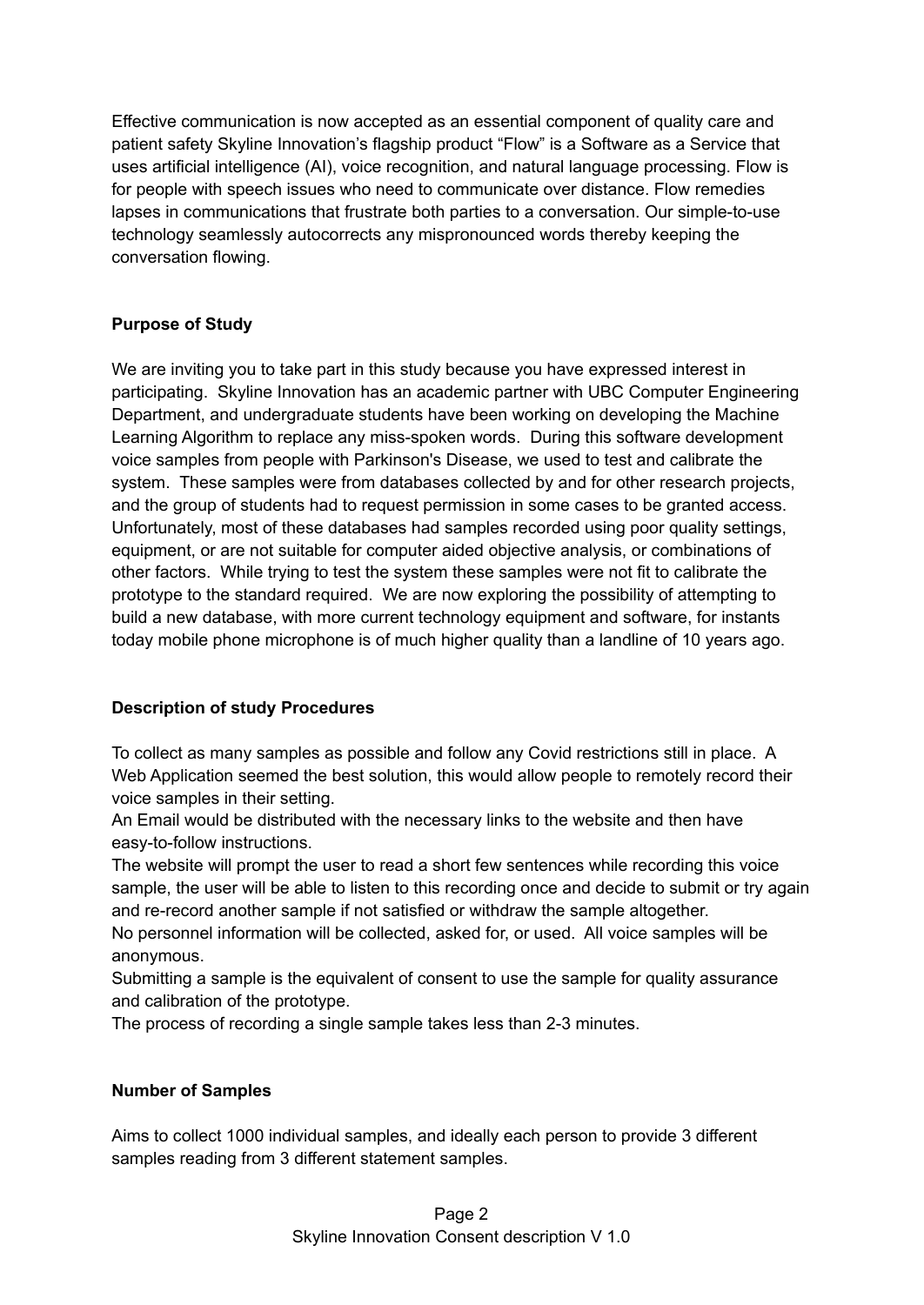### **Start Date and completion of study**

**Start:** April 2nd, 2022 **Completion:** December 31st, 2022

### **Participant (Inclusion/Exclusion Criteria)**

The participant has been invited because today's mobile tablets and telephones have higher quality microphones and systems in place to be able to record a higher quality sample than in the past, for example, the traditional telephone. These samples no longer are fit for a purse with today's Cloud base technology.

### **Inclusion**

In the first samples we require only voice samples with mild speech issues, this is designed to enable the machine learning algorithm to start processing smaller problems with unknown or mispronounced words.

Exclusion people with severe speech issues, non-dysarthria speech.

### **Risk of Participation**

There have been no risks identified with participating and submitting voice samples. More details are given in the Data Security section.

### **The benefit of Participation**

As the population ages, the number of people with Parkinson's is going to double by 2030. Unless a cure is discovered very soon, a drug for the masses normally takes over a decade to pass FDA approval. Supporting people with speech issues with a technological solution is going to benefit many people, not only friends and family but also healthcare workers. Preventing Social Isolation is the main key benefit to this problem

### **Costs**

There will be no cost to participate in this study, and therefore no reimbursement for participants.

#### **Confidentiality of Records**

More details are given in the **Data Security section**.

#### **Voluntary Participation**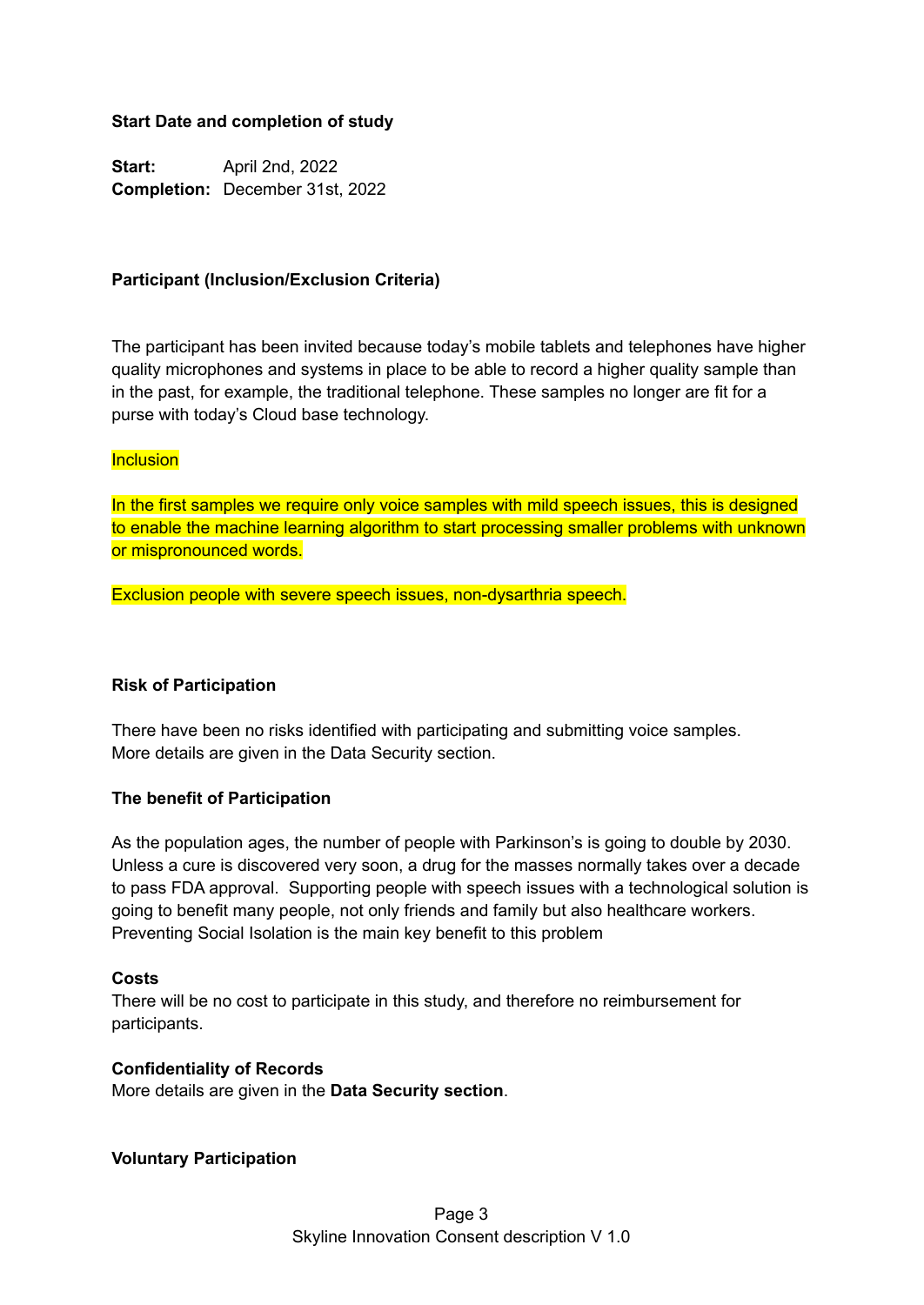Taking part in this study is voluntary. You are free not to take part. As all voice samples are submitted Anonymously and no identifying marks are stored within the Database, therefore drawing after submitting voice samples is not possible.

### **Recruitment**

Through online social media, connecting with Cause-related support groups.

### **Consent Process**

The interested participant should understand that "consent" is assumed once a person has recorded their voice sample and pressed the "Submit" button only.

If a person using the Voice Web Application, records their voice sample, does not press any other button this will not be seen as a submission, therefore this recording will not be submitted to Database.

If a person "Play" their sample back, this also will not submit a recording, and will not be included in the database.

There is no place to add a signature for consent as this would not be anonymous.

In summary, only a user recording their voice and pressing the "Submit" is giving consent. To have their voice sample saved into a database. Which is only to be used between Skyline Innovation and UBC Researchers.

### **Delete or Removal**

While a person is using the Voice Donate Web Application at the time of recording, you have the opportunity to delete or remove the voice sample you have just recorded. Once a person has closed the Application Windows, or the Web Application, because there have been no names or other identification collected, it will not be possible to delete a voice sample if it was already submitted.

# **Data Security**

Each participant will record their voice reading from a preset script, short passage, or sequence of words. These recordings will be stored in a database that is encrypted and password protected. Each voice sample will have no personal identifiers, making each sample completely anonymous. research findings will not be stored publicly or accessible publicly.

The only people with access to the data are all those listed in the co-investigator on page one of this document.